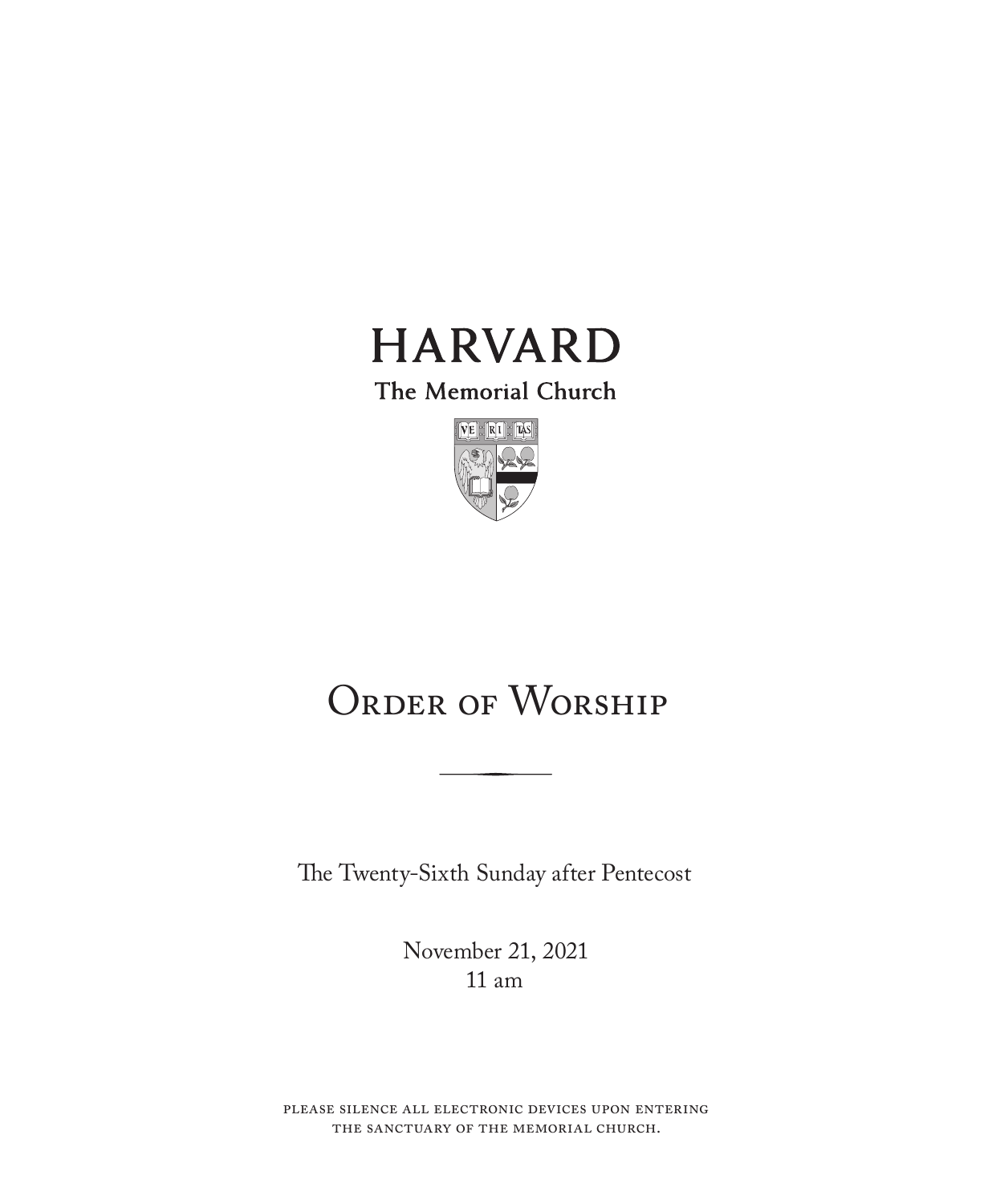#### PRELUDE

His Eye Is On the Sparrow (Sparrow Blues) *Joe Utterback (b. 1944)*

Do Lord, Remember Me *André J. Thomas (b. 1952) arr. Douglas E. Wagner (b. 1952)*

#### HYMN

No. 1, st. 1 & 4, "All People That on Earth Do Dwell" *Old Hundredth The congregation stands and remains masked while singing.*

#### CALL TO WORSHIP

*from Psalm 36 & Isaiah 2*

| Minister: | Your steadfast love, O Lord, extends to the heavens,<br>your faithfulness to the clouds.               |
|-----------|--------------------------------------------------------------------------------------------------------|
| People:   | Your righteousness is like the mighty mountains,<br>your judgments are like the great deep.            |
| Minister: | How precious is your steadfast love, O God!<br>All people may take refuge in the shadow of your wings. |
| People:   | For with you is the fountain of life;<br>in your light we see light.                                   |
| Minister: | Come, let us set out in the light of the Lord!                                                         |

#### **CONFESSION**

*In unison:*

Eternal God, in whom we live and move and have our being, whose face is hidden from us by our sin, and whose mercy we forget: cleanse us from all offenses, and deliver us from proud thoughts and vain desires; that humbly we may draw near to thee, confessing our faults, confiding in thy grace, and finding in thee our refuge and our strength, through Jesus Christ our Lord.

#### ASSURANCE OF PARDON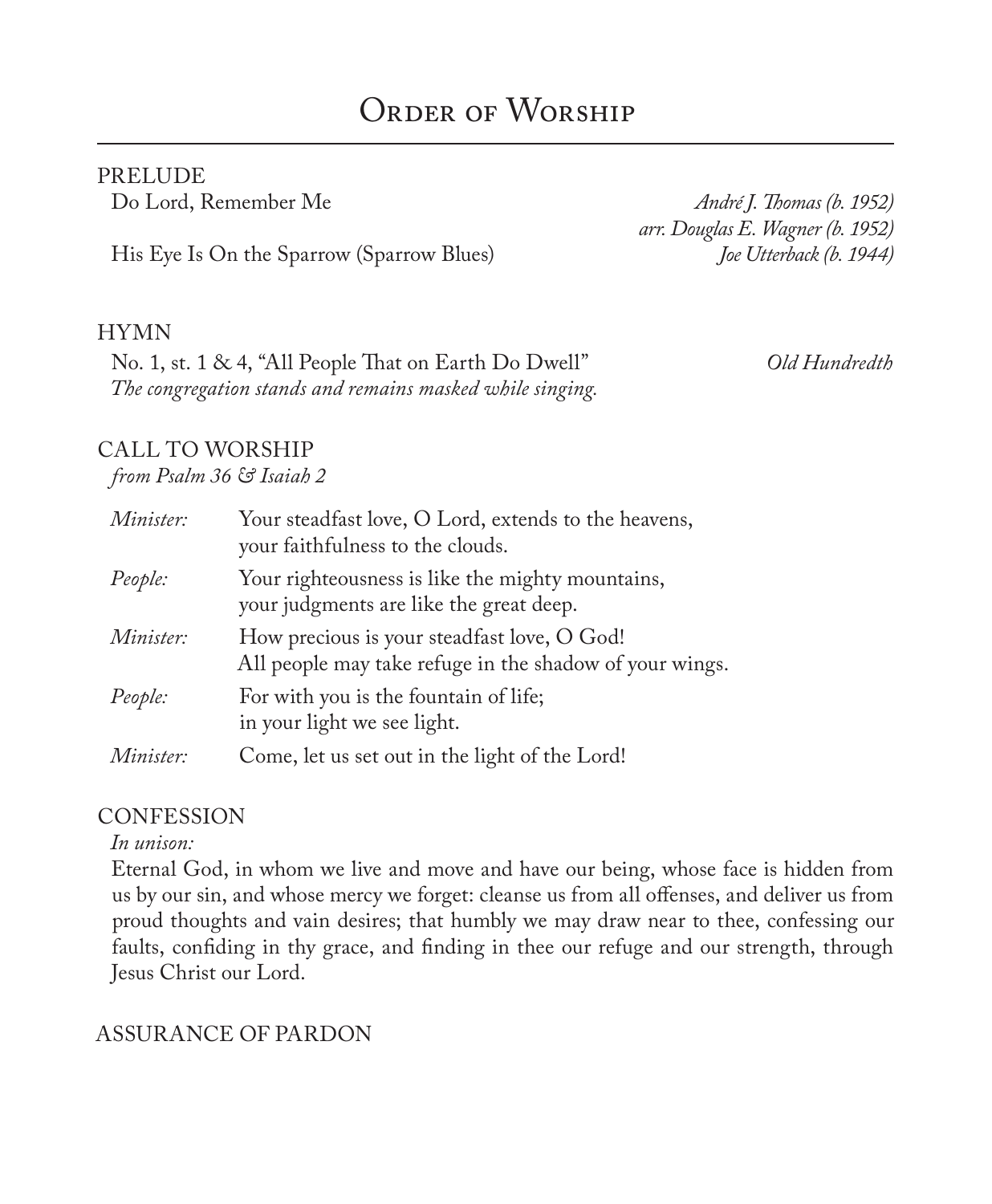HYMN

No. 77, "Come, Ye Thankful People, Come" *St. George's Windsor The congregation stands and remains masked while singing.*

#### THE PEACE & GREETING

*All are invited to join in the singing of Hymn No. 27, stanza 1.*

#### **OFFERTORY**

*The offering collected goes directly to fund the Memorial Church Grants Committee's recipient organizations and their important work in our local communities. Ushers will begin collection from the front of the church. Checks can be written to the Memorial Church with the memo line "Grants Committee." You may also donate online at https://memorialchurch.harvard.edu/donate* 

Psalm 92:1–4, Psalm 93 *Bonum est confiteri Chant by George Elvey (1816–1893) Sung by the choir* It is a good thing to give thanks unto the Lord, and to sing praises unto thy Name, O Most Highest; To tell of thy loving-kindness early in the morning, and of thy truth in the night season; Upon an instrument of ten strings, and upon the lute; upon a loud instrument, and upon the harp. For thou, Lord, hast made me glad through thy works; and I will rejoice in giving praise for the operations of thy hands. The Lord is King, and hath put on glorious apparel; the Lordn hath put on his apparel, and girded himself with strength. He hath made the round world so sure, that it cannot be moved. Ever since the world began, hath thy seat been prepared: thou art from everlasting. The floods are risen, O Lord, the floods have lift up their voice; the floods lift up their waves. The waves of the sea are mighty, and rage horribly; but yet the Lord, who dwelleth on high, is mightier. Thy testimonies, O Lord, are very sure: holiness becometh thine house for ever.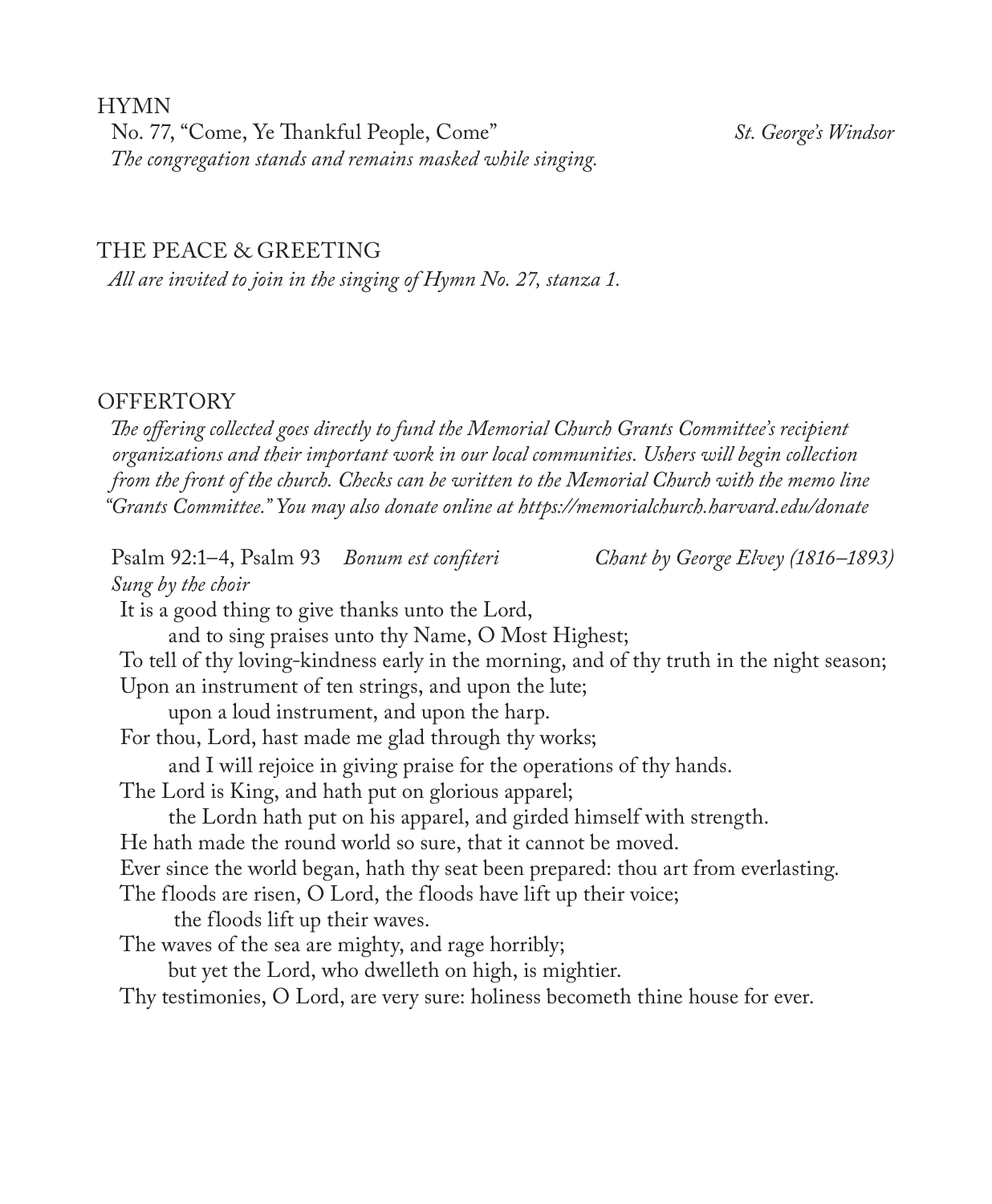#### DOXOLOGY

*The congregation stands and remains masked while singing.* Praise God, from whom all blessings flow. Praise God, all people here below. Praise God above, ye heavenly host. Creator, Christ, and Holy Ghost. Amen.

# FIRST LESSON<br>Psalm 132:1-12

Pew Bible, page 537 (OT)

#### ANTHEM

Lord, I Want to Be a Christian (publ. 1996) *African American Spiritual* 

Lord, I want to be a Christian in my heart. Lord, I want to be more holy in my heart. Lord, I want to be like Jesus.

*arr. Moses Hogan (1957–2003)*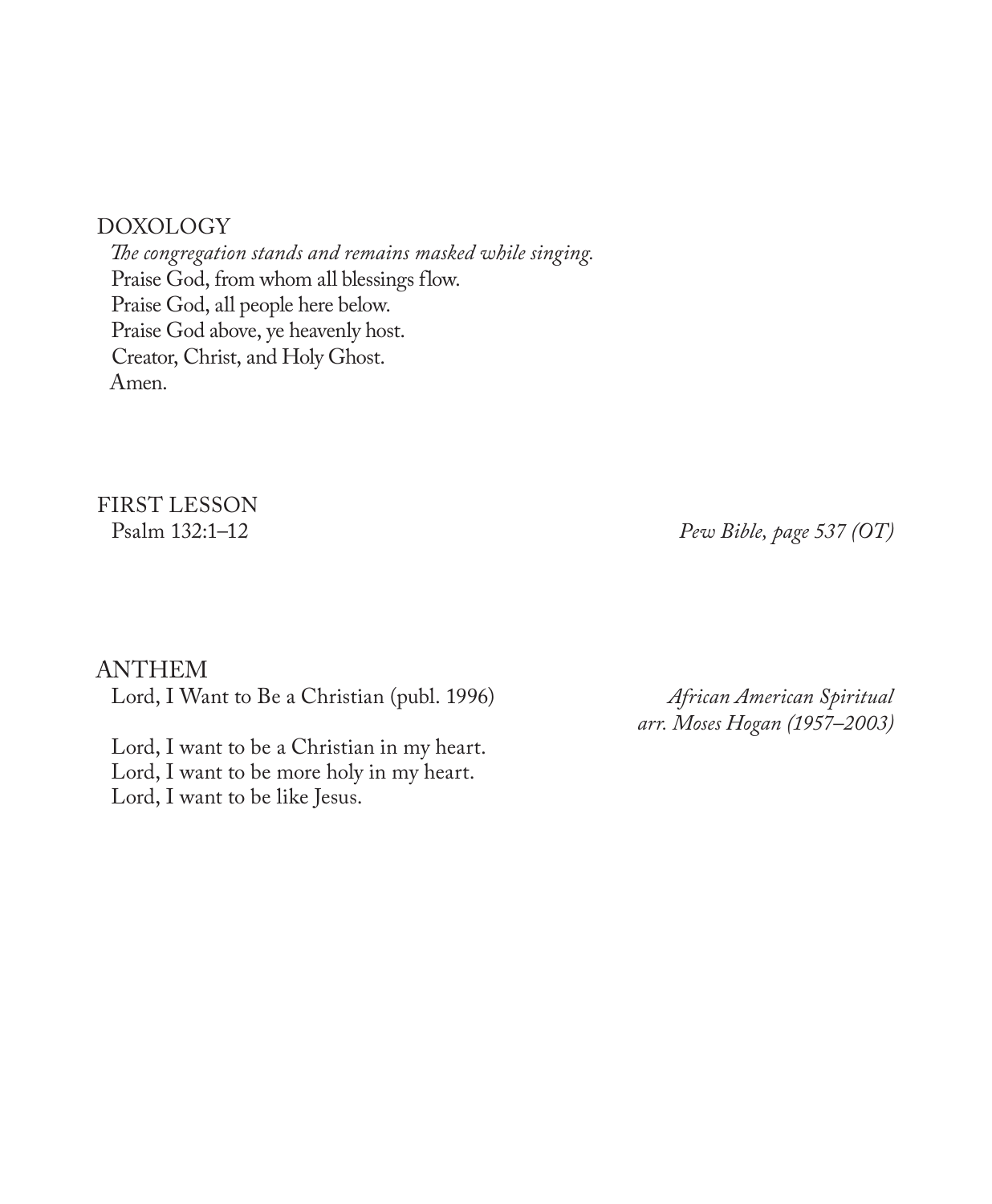# SECOND LESSON<br>John 18:33-37

Pew Bible, page 99 (NT)

#### ANTHEM

We Shall Walk Through the Valley in Peace (publ. 1977) *African American Spiriutal arr. Undine Smith Moore (1904–1989)*

Lord, we shall walk in peace. We shall walk through the valley in peace, If Jesus himself shall lead us. There will be no trials there, If Jesus himself shall lead us. We shall walk in peace.

#### PRAYER HYMN

*The congregation remains seated.*



#### THE PRAYERS OF THE PEOPLE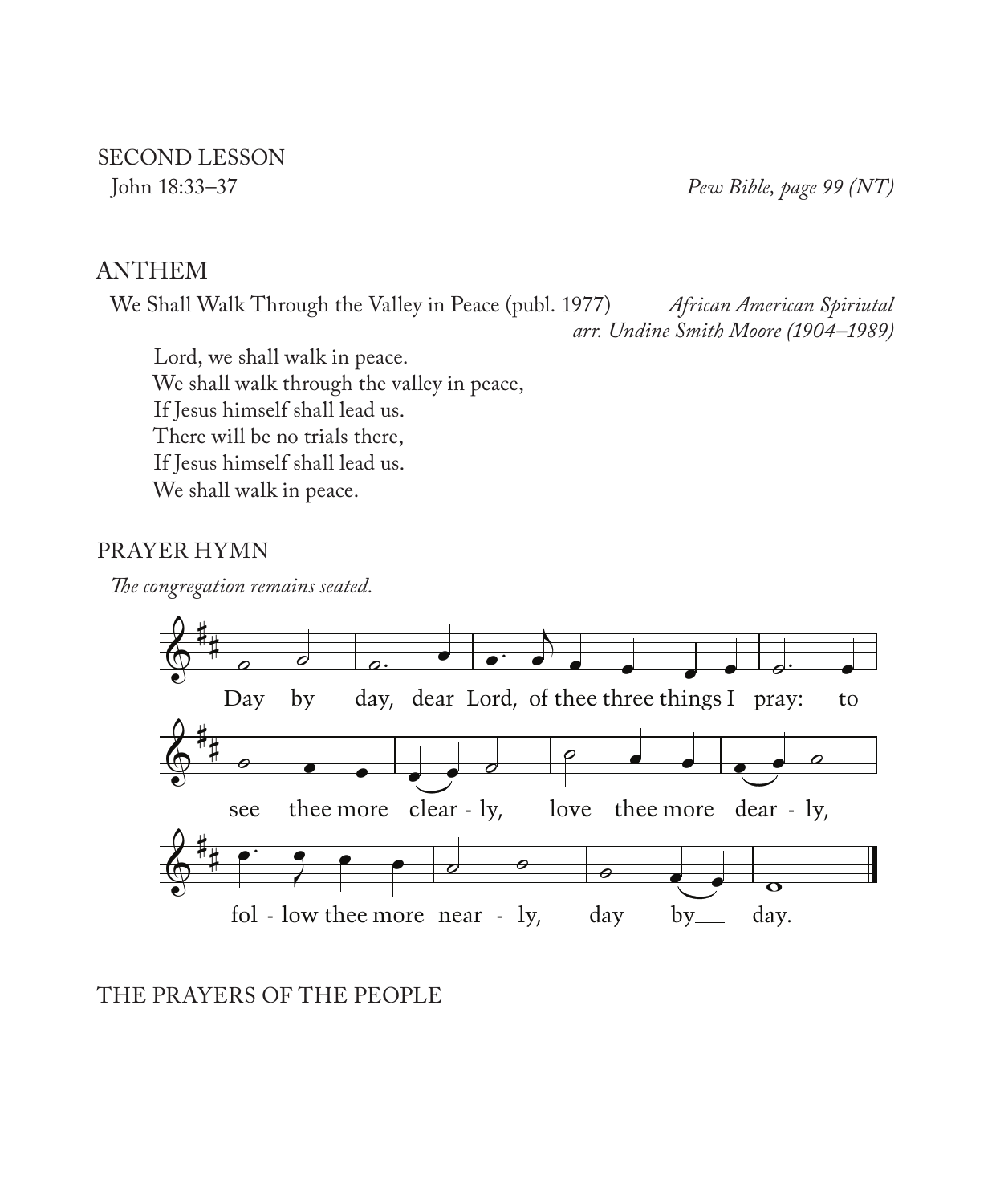#### THE LORD'S PRAYER

*In unison:*

Our Father, who art in heaven, hallowed be thy name. Thy kingdom come. Thy will be done, on earth, as it is in heaven. Give us this day our daily bread. And forgive us our trespasses, as we forgive those who trespass against us. And lead us not into temptation, but deliver us from evil. For thine is the kingdom, and the power, and the glory, for ever and ever. Amen.

*Following the Lord's Prayer, the Prayer Hymn is repeated.*

**SERMON** Leading in Truth

HYMN

No. 78, "For the Fruit of All Creation" *East Acklam The congregation stands and remains masked while singing.*

BENEDICTION

POSTLUDE In Christ, There Is No East or West *Dale Wood (1934-2003)*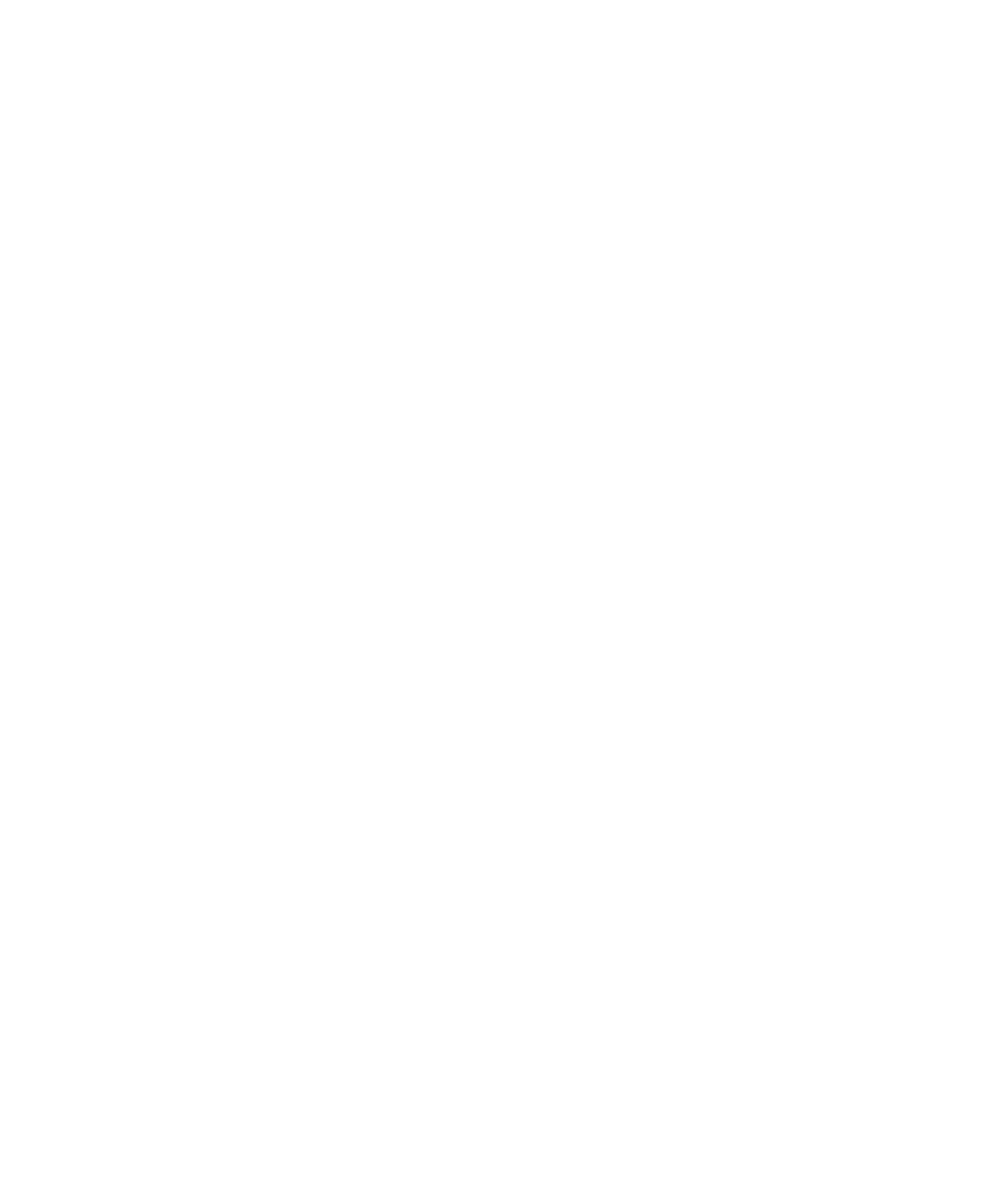# **ANNOUNCEMENTS** Sunday, November 21, 2021

### WELCOME

Today is the Twenty-Sixth Sunday after Pentecost. The preacher is the Reverend Emmanuel Akyeampong, Ellen Gurney Professor of History and Professor of African and African Merican Studies and Minister for Worship and Formation in the Memorial Church. The worship leaders are the Reverend Alanna Sullivan, Associate Minister and Director of Administration in the Memorial Church; the Reverend Calvon Jones, Assistant Minister in the Memorial Church; Laurie Sedgewick MDiv III; and Cheyenne Boon MDiv II. The first lesson is read by Maddie Barkate '24. The second lesson is read by Matthew Alanna '25. The music is provided by the Harvard University Choir under the direction of Edward Elwyn Jones, Gund University Organist and Choirmaster and David von Behren, Assistant University Organist and Choirmaster.

### MUSIC NOTES

Moses Hogan was a gifted concert pianist, conductor, and founder of the Moses Hogan Chorale who died at a young age in 2003. He is most widely remembered for his contemporary settings of spirituals: *Lord, I Want to Be a Christian* is one of his most powerful arrangements.

Undine Smith Moore taught at Virginia State University from 1927 until her retirement in 1972. She was a prolific composer of choral works, and her oratorio based on the life of Dr. Martin Luther King, Jr., *Scenes from the Life of a Martyr*, was nominated for a Pulitzer Prize. *We Shall Walk Through the Valley in Peace* is a simple and direct setting of the lyrical spiritual.

André J. Thomas served on the faculty of Florida State University from 1984 until his retirement in 2020 as the Owen F. Sellers Professor of Music, Director of Choral Activities, and Professor of Choral Music Education. Thomas is well-known for his choral arrangements and compositions, and in 2020, arranger and composer Douglas E. Wagner collaborated with Thomas on a series of organ solos based on some of his choral music. Joe Utterback is a jazz pianist, composer, and church musician based in Stratfield, Connecticut where he is minister of music at First Congregational Church. His unique jazz piano style draws on a lifetime of experience in the genre, combined with extensive classical training (including a doctorate in piano) and an integration of romantic and impressionist elements. Utterback's jazz-influenced, sacred compositions for pipe organ were some of the first of their kind when he began publishing in the 1980s. Dale Wood was a renowned composer, organist, and choral director, best remembered for his church music compositions. The postlude is his elaboration of the tune that Harry T. Burleigh popularized as *McKee*.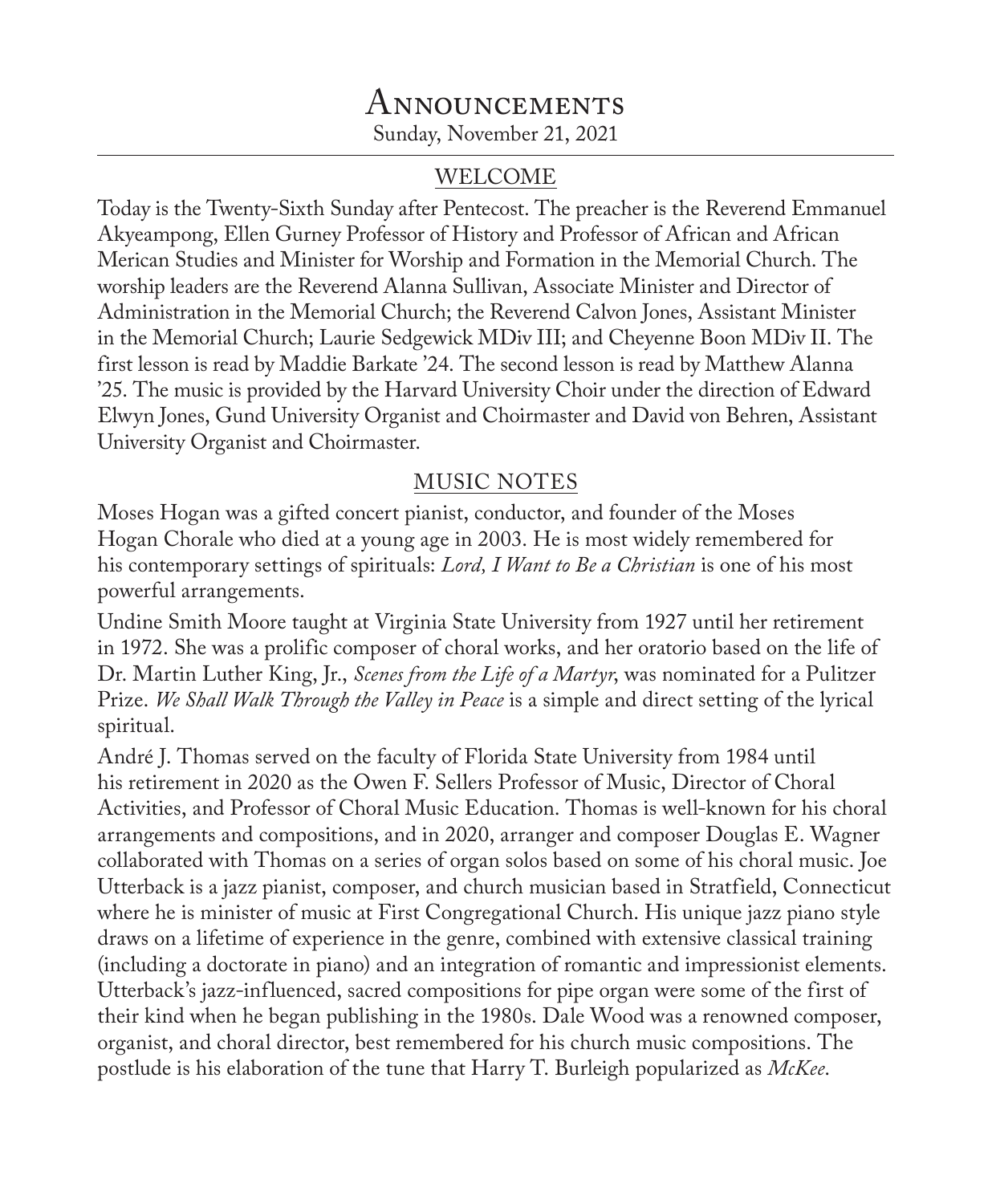### MORNING PRAYERS

Our daily service of Morning Prayers takes place at 8:30 am. Monday: Calvon Jones; Tuesday: Anna Burnham MDiv '20; Wednesday: No Service; Thursday: No Service; Friday: No Service

## THE 112TH ANNUAL CHRISTMAS CAROL SERVICES

The 112th Annual Christmas Carol Services will be held in the Memorial Church Sanctuary on Sunday, December 12 at 5 pm, and on Tuesday, December 14 at 8 pm. Tickets will be available through the Harvard Box Office beginning December 1. The service is free, but seating is limited. Doors will open an hour prior to each service. The wellbeing of our community remains our primary commitment. All attendees must be masked. All attendees will be asked to present their Harvard ID at the door, or show proof of vaccination, or show a proof of negative COVID-19 test taken within 72 hours. In addition, all attendees must attest to their current health status.

# COVID-19 GUIDELINES

The wellbeing of our visitors, students, and staff remains our top commitment at the Memorial Church. Harvard University continues to closely monitor the ongoing COVID-19 pandemic, and it is an ever-changing situation.

We are taking important steps to protect against COVID-19. We grateful for your assistance helping us to take these precautionary measures to prevent the spread of infection and to prioritize the wellbeing of our community, especially the most vulnerable in our midst.

We ask that all visitors, students, and staff abide by the following:

- All individuals will be masked indoors.
- All individuals/households will attest to the state of their health upon arrival. Individuals will be asked to leave if they have been diagnosed with COVID-19 and/or exhibiting symptoms with COVID-19.
- All individuals will refrain from public consumption of food and beverage indoors.

Please review the latest guidance for on-campus activity before attending services or other events on campus. Seating with physical distancing is available.

Guidance may be subject to additions and changes based upon the distribution of the disease and local disease dynamics. We appreciate your understanding and patience during this time.

Things are a bit different. Some of the details of our worship life have been altered to accommodate pandemic restrictions. Some of our programming has been adjusted to keep everyone safe. But what we hope you find entirely familiar is the love and openness and welcome with which we hope to fill our church each day.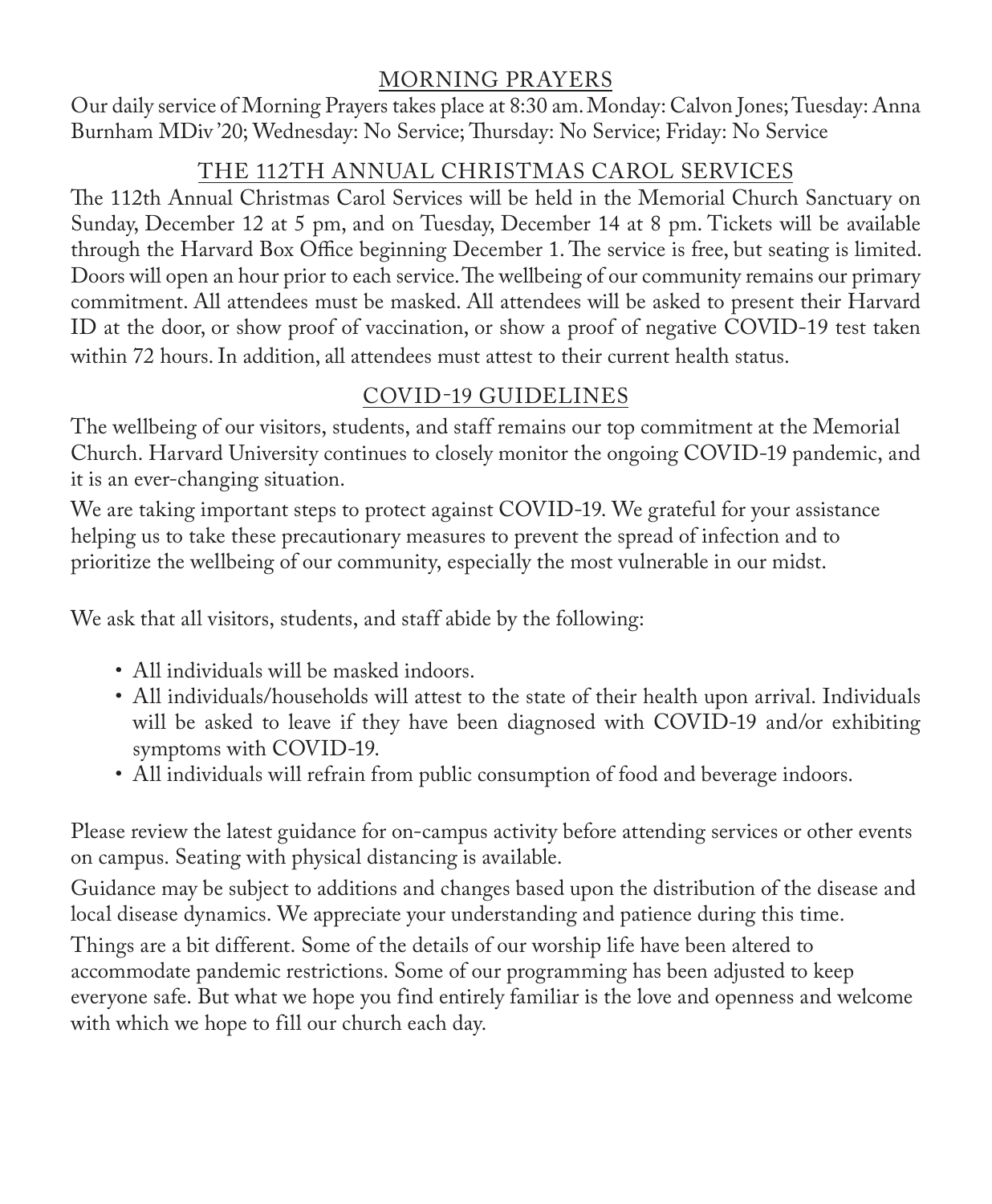## FAITH & LIFE FORUM

The Faith & Life Forum of the Memorial Church explores matters of faith and public life. The Forum takes place in the Buttrick Room in the lower level of the Memorial Church from 9:30– 10:30 am on Sundays. Each week we explore themes such as love, justice, suffering, and salvation in relation to the world in which we live. We learn from scholars and practitioners of religion, religious intellectuals, writers, activists, and artists whose work captures conceptions of the sacred and wrestles with the mysterious dimensions of life. All are welcome to join. Participants will need to register and attest to their health in order to participate in the weekly forum gatherings. There is both a virtual and in-person component. Please visit our website to learn more.

#### CHURCH SCHOOL

The Church School offers Christian education classes for children of age three through sixteen. All classes are held during Sunday Services in the Fall and Spring Terms. To participate in the Church School program, parents or guardians need to register their children, and to attest to the state of their children's health weekly. Please visit our website to learn more or email Assistant Minister, Calvon Jones (*calvon\_ jones@harvard.edu*), with any questions.

The Rev. Jones and the Church School team are excited to announce the launch of our newly designed MemChurch School digital platform. Our children and families will have access to fun, exciting, and educational episodes, steeped in stories of love and humanity. Take a virtual journey to a digital place where the Bible comes to life. You can find episodes at: *https://bit.ly/3iUtEWV*

## STUDENT OPPORTUNITIES

Looking for a way to get more involved with the Memorial Church? Student Deacons might be the answer! Student Deacons is a volunteer, ecumenical Christian program involving both undergraduate and graduate students. Their service involves a ministry of hospitality and welcome during Sunday services and in the wider MemChurch community. If you're looking for a new opportunity for spiritual growth, please contact Student Program Coordinator, Anna Burnham (*anna\_burnham@harvard.edu*), for more information!

## PBHA STUDENT VOLUNTEERS

The Phillips Brooks House Association is seeking student volunteers who will be in the Cambridge area anytime between November 24–November 28 and December 19–January 23 for assistance at the Harvard Square Homeless Shelter and Y2Y. For more information, contact: *hshs.volunteer@gmail.com* and *volunteer@y2yharvardsquare.org*

# SUPPER AT SPARKS HOUSE

Colette and Matt Potts would like to invite vaccinated members of the congregation to join them for small group, casual suppers at Sparks House over the coming months. If you would like to gather with Colette, Matt, and a few other Memorial Churchgoers for conversation and followship, please contact Elizabeth Montgomery (*elizabeth\_montgomery@harvard.edu*). As Elizabeth gathers names, we will begin scheduling suppers to match the Pottses' and others' schedules over the coming months.